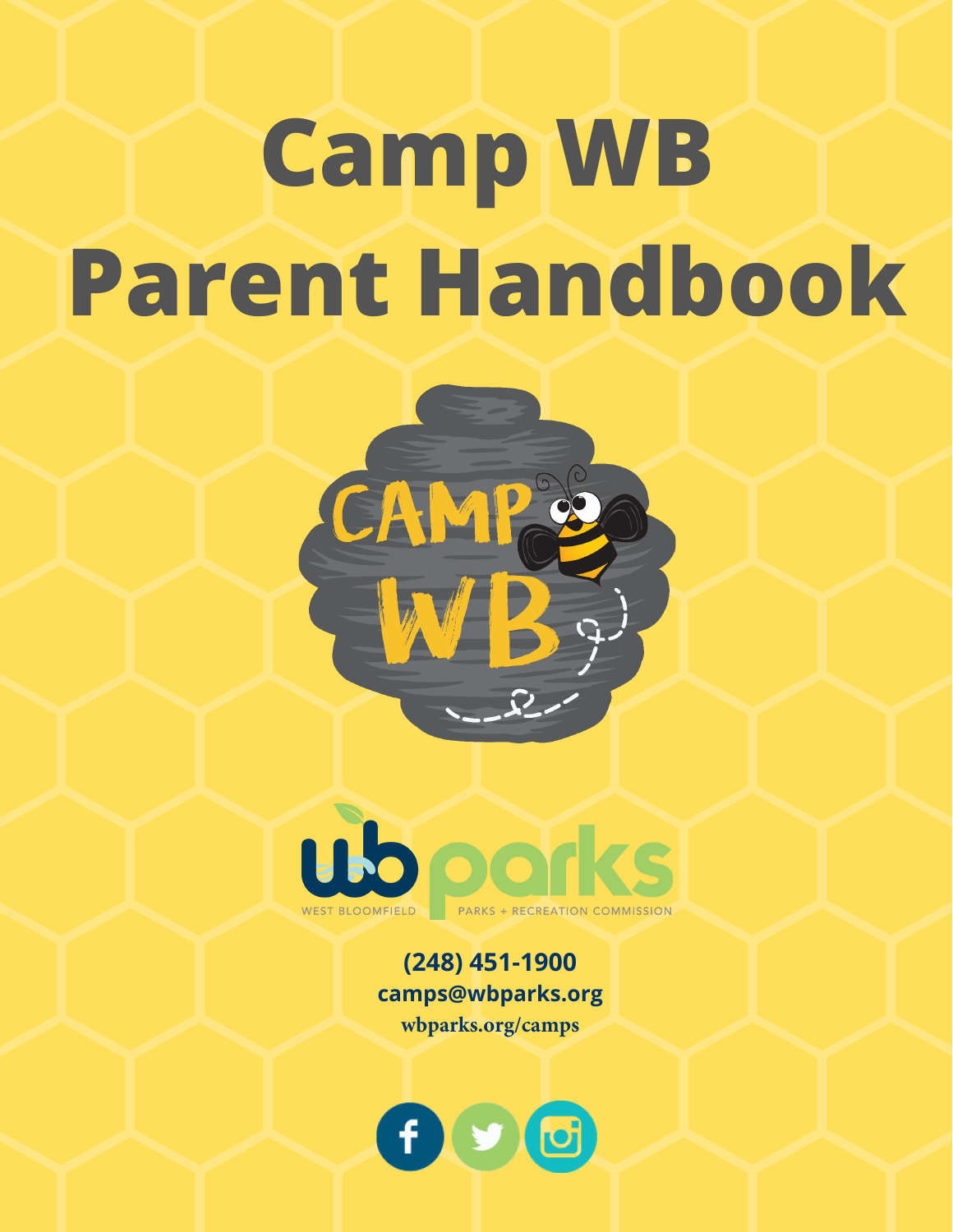## **WELCOME TO CAMP WB!**

We have a great summer planned this year, with fun themes, field trips and special events. Our philosophy is to provide a safe, fun, organized, challenging and well supervised program. Our staff is experienced, friendly, energetic and is looking forward to providing your child with a great camp experience. The West Bloomfield Camp WB offers a safe alternative to staying home alone. Campers will spend the majority of their time outdoors and will participate in a variety of hands-on activities. This will give them the opportunity to enjoy familiarity and try new ideas, experiences, skills and interests. Campers will foster new friendships that they might not experience outside the Camp WB program.

**The purpose of this handbook is to provide you with the information you need regarding our programs and policies. Please read this over and discuss these policies with your child to be sure they understand what is expected of them at our camps. Please read through this handbook and if you have any questions, call our office at (248) 451-1900.**

#### **CAMP WB LOCATION & HOURS**

Camp WB's main drop-off and pick-up location on Mondays, Thursdays and Fridays is at:

Drake Sports Park 6801 Drake Road West Bloomfield, MI 48322 The Community Building is the designated outdoor camp space and the drop-off and pick-up site.

On Tuesdays Camp WB will take place at Marshbank Park and parents will drop-off and pick-up onsite. **Camp drop-off is at Drake Sports Park on July 5 and August 2.**

Marshbank Park – DROP OFF & PICK-UP ON TUESDAYS 2805 Hiller Road, 48324

**The Maple Ridge Shelter is the designated outdoor camp space. Turn right at the stop sign and drive to the back parking lot.** The Lodge will be used for inclement weather, building located at the front of the park.

Lily Pad Springs Spray Park **-** DROP OFF ON WEDNESDAYS 6200 Farmington Road, 48323 Drop-off weekly on Wednesdays. Instead it will be on August 11th. **Bus will return campers to camp.** 

Camp WB will operate between the hours of **9:00am and 3:00pm**, Monday-Friday. Camp WB will be closed for the July 4th. **NO Latchkey this year.**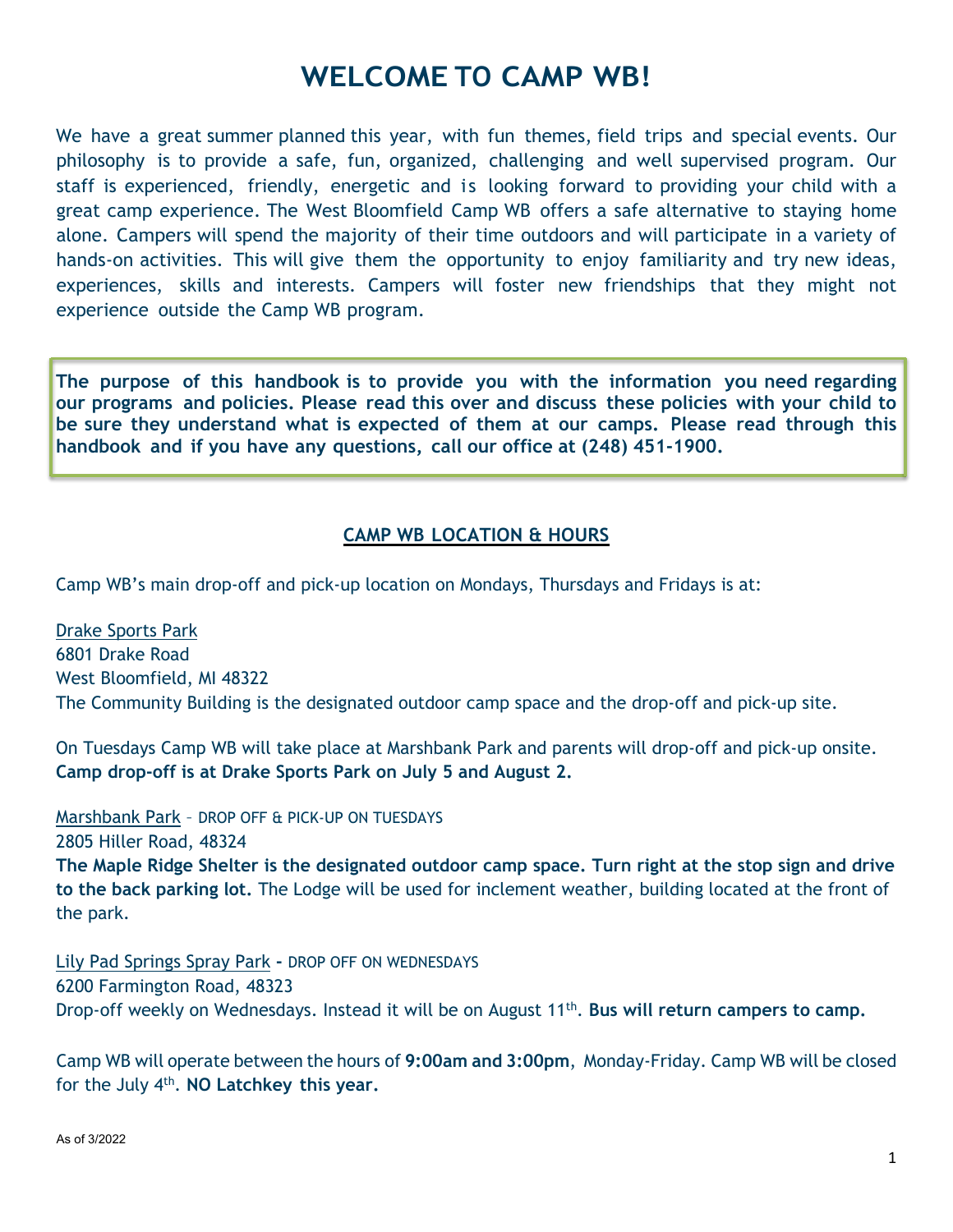#### **TABLE OF CONTENTS**

|                       | > Camp WB Registration Procedure <b>Engineering Community</b> 3                                                                                                                                                                      |  |
|-----------------------|--------------------------------------------------------------------------------------------------------------------------------------------------------------------------------------------------------------------------------------|--|
| ➤                     | Camp WB Schedule <b>Camp WB</b> Schedule 3                                                                                                                                                                                           |  |
| ➤                     | Camp WB Check-in & Check-out Procedure <b>Camp WB</b> Check-in 4                                                                                                                                                                     |  |
| ➤                     |                                                                                                                                                                                                                                      |  |
| ➤                     |                                                                                                                                                                                                                                      |  |
| $\blacktriangleright$ |                                                                                                                                                                                                                                      |  |
| ➤                     | Camp WB Communication <b>Exercise Similar Service Service Similar Similar Similar Similar Similar Similar Similar Similar Similar Similar Similar Similar Similar Similar Similar Similar Similar Similar Similar Similar Simila</b> |  |
| ➤                     | Behavior/Discipline Rules                                                                                                                                                                                                            |  |
| ➤                     |                                                                                                                                                                                                                                      |  |
| $\blacktriangleright$ |                                                                                                                                                                                                                                      |  |
| $\blacktriangleright$ | Health & Safety; Onsite Injuries & Allergies                                                                                                                                                                                         |  |
| ➤                     | COVID-19 Response <u>COVID-19</u> Response 2014                                                                                                                                                                                      |  |
|                       |                                                                                                                                                                                                                                      |  |
|                       |                                                                                                                                                                                                                                      |  |
| ➤                     |                                                                                                                                                                                                                                      |  |
| $\blacktriangleright$ |                                                                                                                                                                                                                                      |  |

All of the information provided is important to assure a fun and safe summer. We ask you to go over this information with your child.

However, in summary, please pay close attention to the following:

- Campers must be signed in and out each day. Do not just drop them off. A photo ID is required for your camper to be released to you or the authorized person listed on the Camp Agreement and Release Form Accident Waiver, Release of Liability, Indemnity/Hold Harmless Agreement form.
- Campers only need to bring a lunch, beverage, 2 snacks, swim suit, towel and water shoes (if desired) each day. Be sure their names are on each item.
- Do not bring any other items to camp; you cannot use them and may lose them. WB Parks cannot be responsible for lost or damaged items.
- **For safety reasons, campers MUST wear socks and gym shoes that tie each day. No Crocs, sandals, flip flops or Heelys. Camper will be excluded from activities until he/she has appropriate footwear.**
- Campers need to wear their current year camp T-shirt on all field trips.
- Camper must follow the camp rules listed in the Parent Handbook.

Any questions can be directed to the Camp Manager onsite.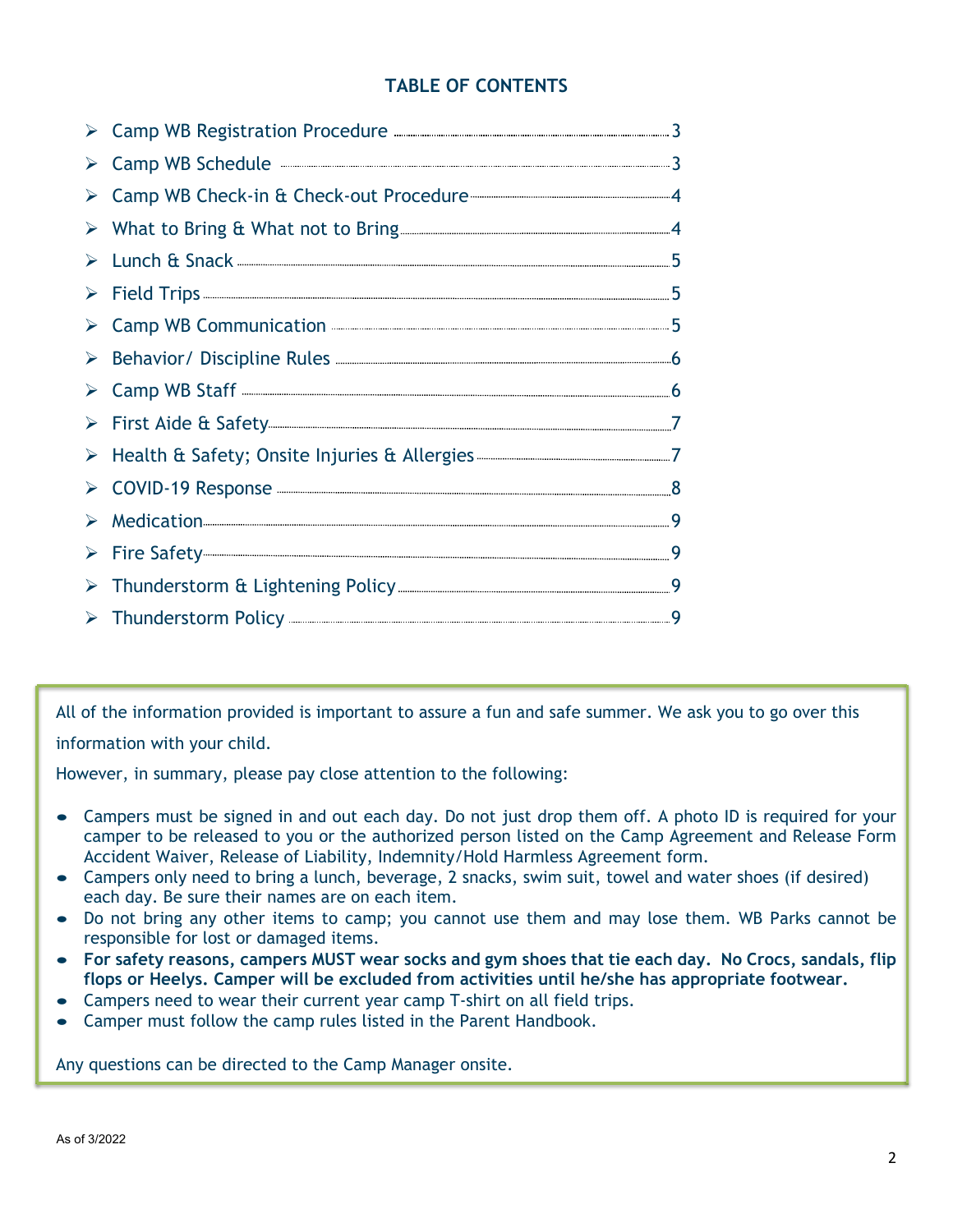#### **CAMP WB REGISTRATION PROCEDURE**

Enrollment is open to children who reside within the Township of West Bloomfield and surrounding areas. Price is based on Township residency. The program is non-sectarian and non-discriminatory. Enrollment will be accepted on a first come first serve basis within specific registration dates set per year. West Bloomfield Parks & Recreation invites people with disabilities to participate in all programs and activities it offers. Reasonable accommodations will be made. Camp registration forms must be dropped off (4640 Walnut Lake Rd.), emailed (camps@wbparks.org) or faxed (248.738.2529). Once your child is initially registered, you may also register online for additional camp weeks. Please call 248-451-1900 for details or go online at [wbparks.org/c](http://www.wbparks.org/)amps.

Every child must have all required camp forms completed and submitted before they can be registered for camp with payment:

- 1. Camp Agreement and Release Form Accident Waiver, Release of Liability, Indemnity/Hold Harmless Agreement
- 2. Concussion Form
- 3. Permission to Administer Medication and Release of Claims (if needed)

**Please note that we take field trips each week. Your permission slip for these trips is included in the Camp Agreement and Release Form Accident Waiver, Release of Liability, Indemnity/Hold Harmless Agreement form.**

All forms MUST be **completed at time of registration** and filed at WB Parks (Recreation Activities Center) 4640 Walnut Lake Road, West Bloomfield, MI 48323. **The registration process is NOT complete until we have all necessary forms.** Part of the Permission to Administer Medication and Release of Claims form **must be filled out by a physician**, so please plan accordingly.

We accept Visa and MasterCard credit cards, as well as personal checks and cash for camp registration. All fees must be paid in full prior to a child attending camp. Registration fees for camp include a camp T-shirt and the cost of the weekly field trip. **Refunds cannot be issued for daily absences and there are no make-up days.** We only process refunds due to a medical condition, with a doctor's note, if submitted by the end of that week of camp. **The doctor's note must be received within two weeks of the request. For COVID related requested refunds, registration fees will be credited to your household account.**

If WB Parks cancels a camp, a full refund will be issued. Any transfer/refund requests will include a \$10 administrative fee per transaction. **No transfers or refunds after Tuesday at 11:59pm the week prior to the start of camp.** Early registration discounts do not apply to latchkey.

#### **CAMP WB SCHEDULE**

The Camp WB program provides a whole day experience for children ages 6 to 11. Our program offers a variety of age appropriate activities, when it comes to planning activities; we keep their capabilities, interests and safety in mind. We also want to make their experience more memorable. Activities may include:

- Outdoor and indoor large motor activities including sports and games
- Arts and crafts
- Nature and educational activities
- Sing-alongs, dance and movement
- Free play on the playground
- Quiet time for relaxing with board games, puzzles, cards, etc.
- Snack time

#### As of 3/2022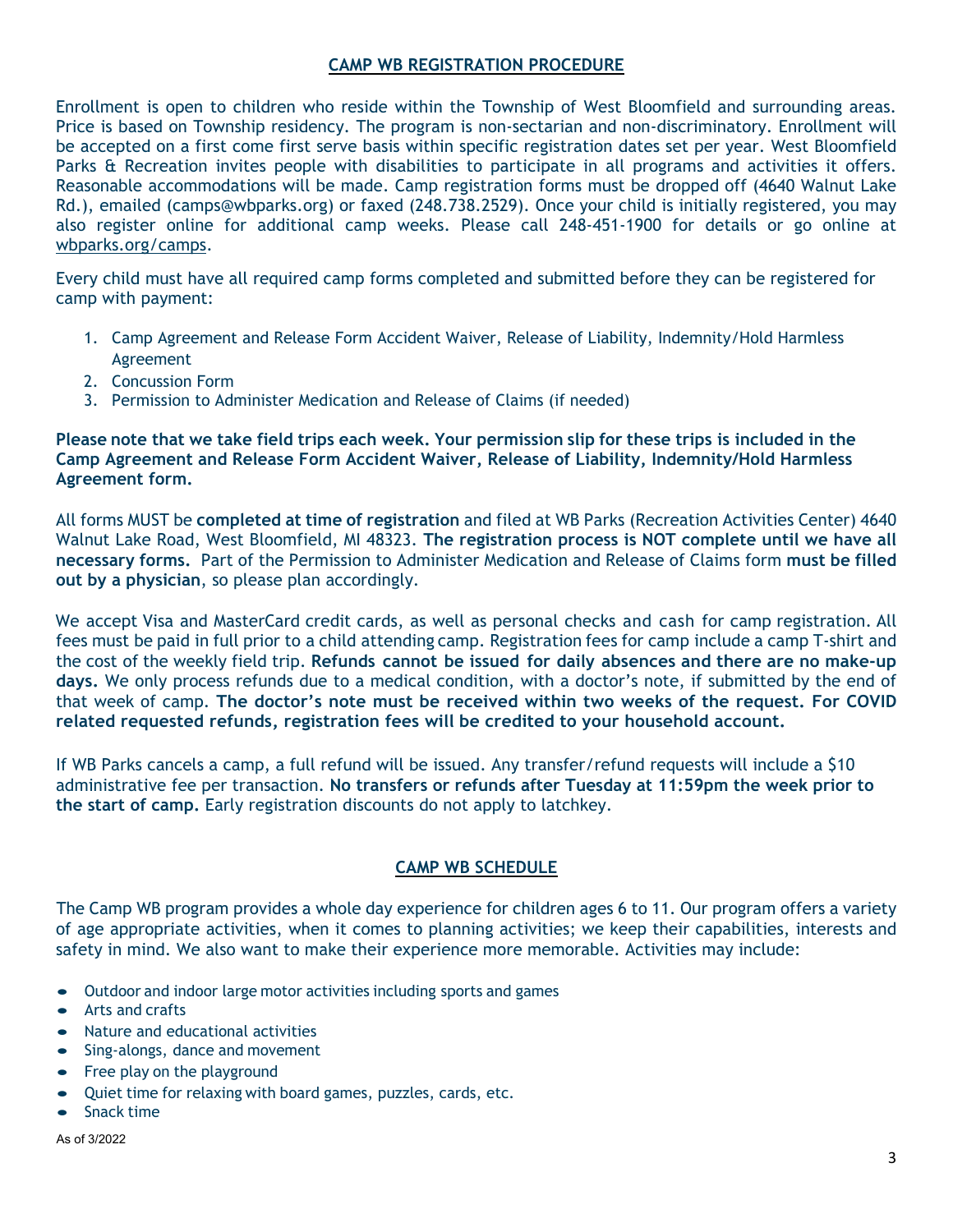- Group activities with themes based on holidays or special events
- Field trips
- Splash Park

\**Schedule is subject to change due to weather or unforeseen circumstances*

#### **CAMP WB CHECK IN AND CHECK OUT PROCEDURE**

Camp Hours: drop off for camp is at **9:00am**. Pick up from camp is at **3:00pm**.

**Drop-off location is in front of the Community Building at Drake Sports Park.** There will be signage and staff will direct you accordingly. Parents and campers please remain in the car. Campers will be let out on curbside in front of the building. Parents/guardians **MUST** walk their child into Camp WB if late arriving.

**For pick-up,** parents pull up in front of the pavilion and remain in your cars. We will ask you for your child's **4-digit PIN** we will give you on Monday with your health screening slips. **We will only release your child to the person that provides your child's unique PIN.** The PIN will remain the same from week-to-week.

If a PIN is not provided **a photo ID will be required at pick up and only those listed on the Camp Waiver / Release form will be allowed to pick the child up from camp.** If you pick up your child early, he/she must be checked out in the same manner. Please let camp staff know the morning of if the camper is being picked up early.

Campers will be allowed to walk or ride their bike to camp if a note from a guardian requesting they do so is turned in with the registration packet. Campers providing their own transportation will be responsible for signing themselves in and out of camp.

If changes need to be made to the pick-up person(s), must be in writing via email or in-person from the parent/guardian.

#### **WHAT TO BRING & WHAT NOT TO BRING TO CAMP WB**

**Campers should bring a backpack that includes:** a lunch and 2 snacks, water, swimsuit and towel each day **Please be sure the backpack and all belongings are clearly marked in permanent marker with your child's name.**

**Campers should NOT bring:** money, toys, video games, cell phone, personal speaker, DVD player, iPod, etc. **They are not allowed to use them at Camp and we cannot be responsible for these items.**

There may also be times in which we request special clothing for camp. We may request a white t-shirt be brought in for tie-dye, etc. This information will be listed on the weekly parent newsletter.

*Additionally, for the camper's safety, YOUR CHILD MUST WEAR SOCKS AND GYM SHOES THAT TIE EACH DAY. No Crocs, No Sandals, No Flip-Flops, No Heelys. If a camper comes to camp in footwear that is not appropriate for camp activities, we will call home for gym shoes. Camper will be excluded from activities until he/she has appropriate footwear. REMEMBER; this is for the safety of your child, as kids will be very active.*

As of 3/2022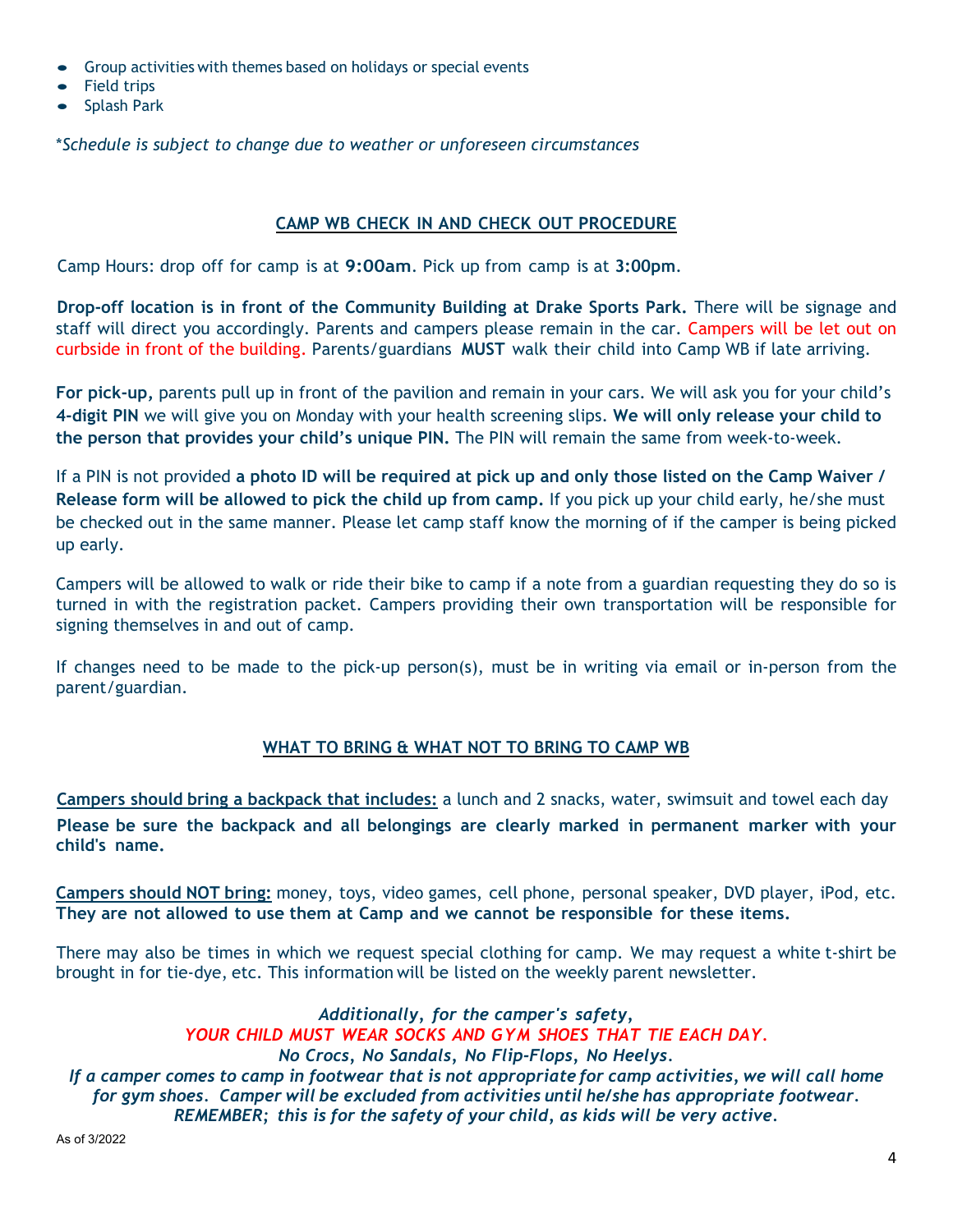#### **CAMP WB LUNCH & SNACKS**

Campers must bring a lunch and drink each day. Please be sure the lunch and drink are labeled with the camper's name. We do not have an area to refrigerate the lunches, so please do not send perishable foods (a frozen drink box helps keep the lunch cool and melts in time for lunch). **Send disposable lunch bags, especially on field trip days.** They are too hard to carry and may not be returned if left at the field trip site.

Campers must bring a snack and drink for the morning and afternoon. Again be sure to label all snack items with your child's name.

**Any food allergy or dietary concerns should be brought to the attention of the Camp WB Staff in writing before the child attends camp. You may also discuss these concerns with the Camp Manager or Assistant Manager(s).**

#### **CAMP WB FIELD TRIPS**

Each week we will take a field trip. This is one of the highlights of the week for both campers and staff. The field trips will change from week to week to provide a variety of experiences for the campers. **For their safety, campers MUST wear the camp shirt provided with initial registration.** Campers attending multiple sessions will receive only 1 shirt for the summer. If a camper forgets his/her shirt, please see the Camp Manger to purchase a shirt for \$10. Additional shirts are available for purchase for \$10. All payments should be paid over the phone (248-451-1900) or at the front desk of the Recreation Activities Center (4640 Walnut Lk Rd. 48323).

#### **ADDITIONAL OFF-SITE ACTIVITIES**

**Marshbank Park Day -** we will run camp at Marshbank Park once a week on Tuesdays (**for the exception of July 5th and August 2nd, no park visit**). Parents must drop-off and pick-up campers every Tuesday. Campers will canoe (bi-weekly), fish and participate in other activities.

**Lily Pad Springs** - we will visit our spray park every Wednesday (**for the exception of August 10th we will visit on the 11th)**. Parents will **drop-off only** and the bus will return campers to camp at Drake Sports Park**.** We request that campers wear a **swim suit and bring a towel (with name on each)** and a change of clothes.

Camp shirts are optional at Marshbank Park and LPS. Campers attending multiple sessions will receive only 1 shirt for the summer. **If your child misses an outreach program, Marshbank day or LPS, there is no partial refund given.**

#### **CAMP WB COMMUNICATION**

A parent newsletter will be emailed before the start of each week of camp with highlights of activities, as well as information regarding weekly special events and field trips. On the first day of each camp week, parents will be made aware of any field trips or special instructions for the week. Please be sure you are aware of the departure time of each trip as we try to follow this schedule as closely as possible, as we have reservations at each location and we don't want to leave without your child. **If your child misses a field trip, there is no refund given.**

The inclement weather notification plan for LPS days will include: an email the day before or the morning of with a phone call. In the event of inclement weather, drop will take place at Drake Sports Park.

As of 3/2022 If you have a question regarding the camp schedule or field trips, please see the Camp Manager. They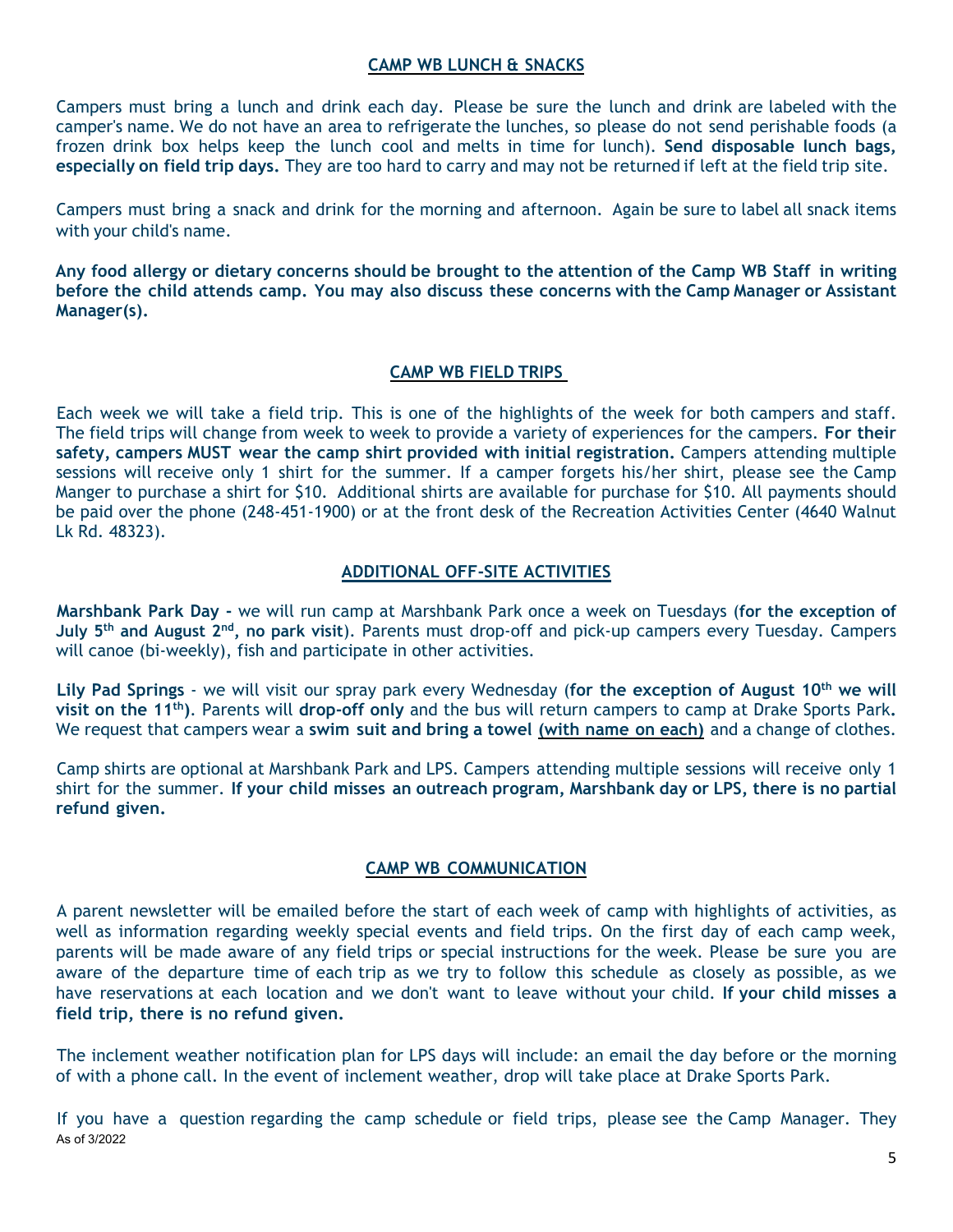will be on-site at least 30 minutes prior to camp starting and approximately 1 5 - 30 minutes after camp ends each day.

#### **CAMP WB BEHAVIOR** *I* **DISCIPLINE RULES**

Our goal is for all campers and staff to have a safe and fun summer. In an effort to reach this goal, the below rules have been put in place:

- •Campers and staff must keep their hands to themselves.
- •Have respect for other's property. Stealing will not be tolerated.
- •Campers are not allowed to go into the equipment and storage boxes.
- •Campers will be assigned <sup>a</sup> "buddy" on all field trips and they must stay together.
- •No threatening other campers or staff.
- •Physical or verbal fighting will not be tolerated.
- •Abusive language will not be tolerated.
- •No smoking, alcohol, drugs, or weapons of any kind are allowed.

If campers violate the above Behavior/Discipline rules we will use the following steps:

**1st Violation:** We will talk to the camper and based on the severity of the offense, may issue a timeout from that activity.

**2nd Violation:** We will issue a time out AND contact the child's parent/guardian.

**3rd Violation:** The camper will be suspended from the program.

**EXTREME CASES:** Upon the occurrence of an extreme or severe disciplinary problem, as determined by WB Parks staff members, the child will be suspended or terminated from the program. In such cases, the parent will be notified to pick the child up immediately. A discipline problem is defined as any child who is hampering the smooth flow of the program by either requiring constant one-on-one attention; is inflicting physical or emotional harm on other children; is physically and/or verbally abusing staff; or is otherwise unable to conform to the expectations outlined in this handbook.

#### **CAMPERS WILL NEVER BE DEPRIVED OF FOOD, NEVER PLACED ALONE WITHOUT SUPERVISION, INTERACTION, OR OBSERVATION; CAMPERS WILL NOT BE SUBJECTED TO RIDICULE, THREAT, CORPORAL PUNISHMENT, EXCESSIVE PHYSICAL EXERCISE, OR EXCESSIVE RESTRAINT.**

#### **SUNSCREEN PROCESS**

Camp staff will remind campers to apply their sunscreen when we are going outside for an extended period of time for an activity. Sunscreen application is performed as a group and campers apply their sunscreen independently. The staff will observe to confirm campers are applying their sunscreen properly and assist as needed. Staff will be diligent about reminders, but it is the campers responsibility to follow through. If there are any special instructions for your child's sunscreen application, including if they will need assistance applying it, please note on their Camp Agreement form and re-iterate to staff at drop-off.

#### **CAMP WB STAFF**

We are aware that great counselors are the key to a great Camp WB experience. Therefore we look for the very best when we hire. Returning staff is invited back only if their end of the summer evaluation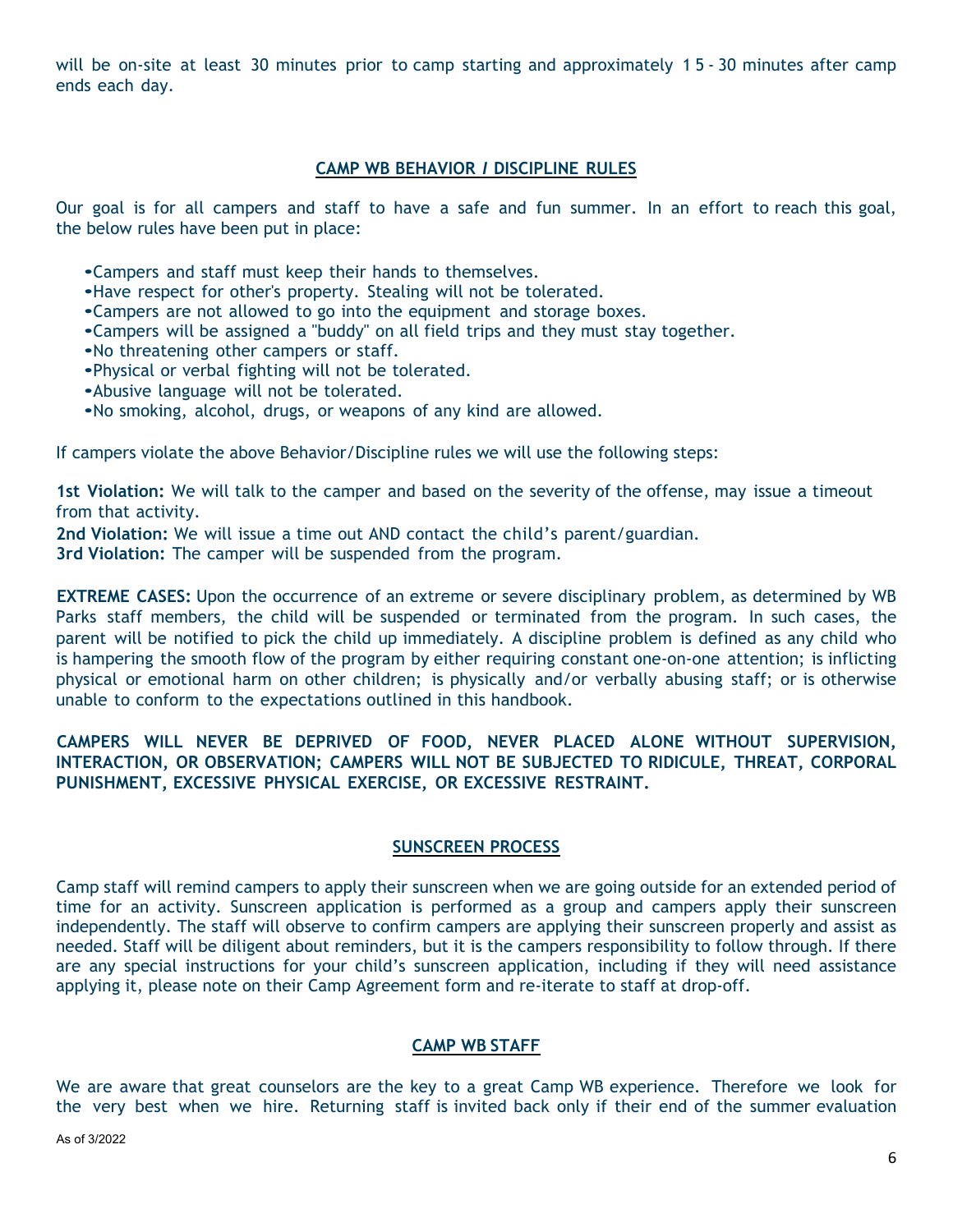meets or exceeds our expectations. New applicants have an oral and written evaluation as part of the hiring process. Characteristics that we look for are: leadership, good role models, outgoing personalities and patience. Staff is also chosen for their creativity, energy and experience working with children. We check references and previous experience closely. All staff must also pass a "criminal background check" and a state of Michigan central registry clearance check before being hired.

Our staff will participate in an extensive orientation training program in which we work on appropriate activities, proper discipline of campers, proper daily procedures, field trip safety, leadership skills, building children's self-esteem, etc. WB Parks believes strongly in preparing these young men and women to work with your children.

We provide at least one counselor to every 10 children. All camp counselors are at least 18 years of age and Camp Managers and Assistant Managers are 21 years or older.

#### **CAMP WB FIRST AID & SAFETY**

All staff members undergo First Aid, CPR, HEADS UP Concussion and Water Observation training and will be certified before Camp WB begins for the summer. Staff will also carry basic first aid supplies (band aids, ice packs, sanitizers). In case of emergency all emergency responders will be called.

A concussion form is required by state law for children participating in any form of physical activity. Once you have filled one out for WB Parks, it will remain on file for life and there is no need to fill another out.

The medical forms you fill out at registration are kept onsite throughout the camp day and taken on field trips.

On our weekly field trips, transportation will be primarily provided by First Student. We may also utilize a WB Parks bus, an Oakland County Parks and Recreation bus or passenger van, or another contracted company.

#### **CAMP WB HEALTH AND SAFETY; ONSITE INJURIES & ALLERGIES**

Each child's health and safety is a matter of importance. With numerous children in our program we request that children be kept home from camp if he/she has:

- <sup>A</sup> fever within the last <sup>24</sup> hours, a temperature over 100 degrees or unusually high temperature
- Felt unwell in the past 3 days (fever or chills, cough, shortness of breath or difficulty breathing, fatigue, muscle or body aches, headache, new loss of taste of smell, sore throat, congestion or runny nose, nausea or vomiting, and/or diarrhea)
- Exposure to someone who has tested positive for COVID-19 and is showing symptoms
- An infectious runny nose
- A severe cough
- Has been vomiting within the last <sup>24</sup> hours
- Has been on antibiotics less than 24 hours
- Has <sup>a</sup> contagious or unidentified rash
- Has pink eye
- Has lice

As of 3/2022 If any of these symptoms occur after camp, we request you immediately notify the Camp WB Manager or Camp Administrator. In the case of a communicable disease, Camp WB will adhere to the Oakland County Health Department guidelines concerning re-admittance.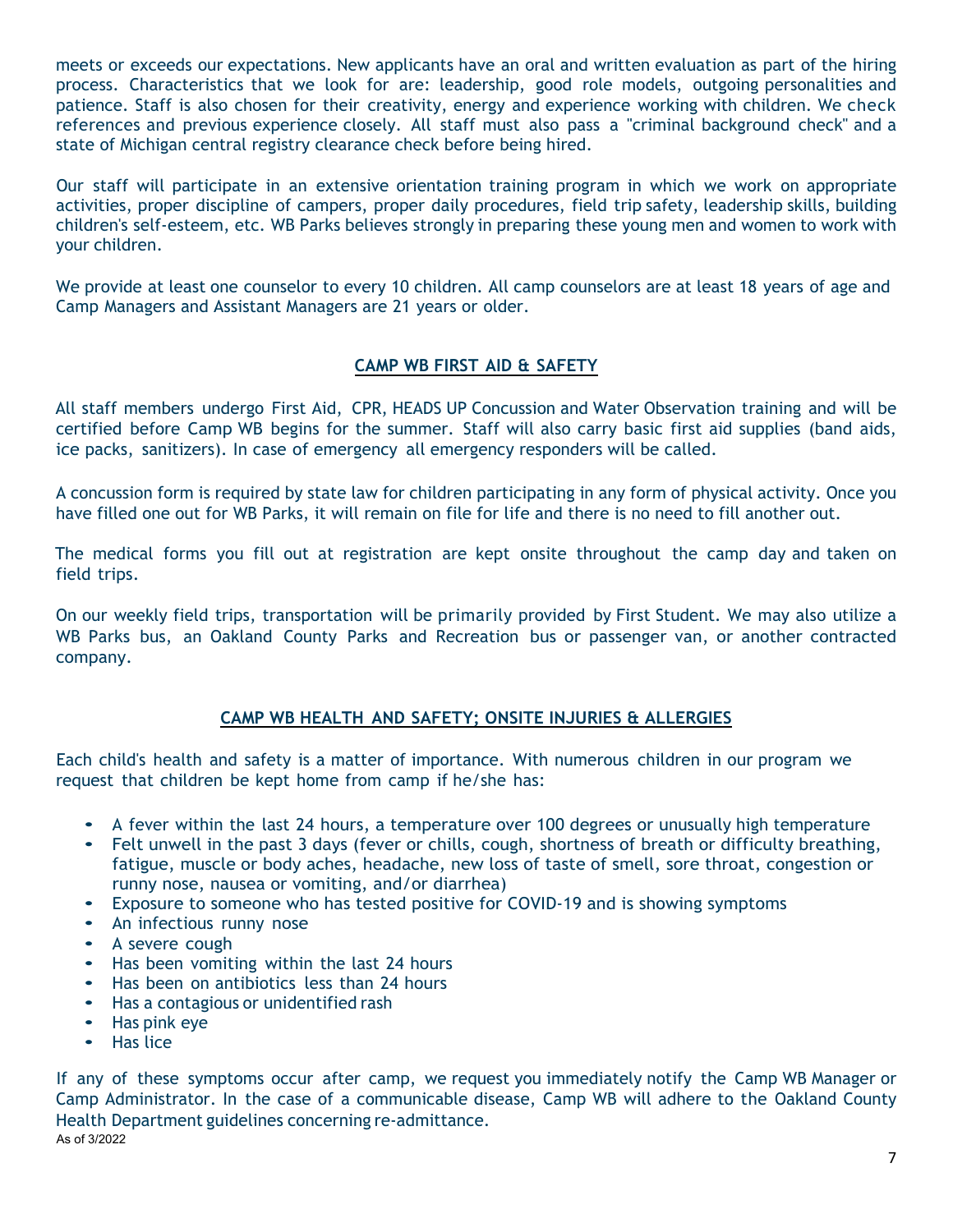If a child appears to have symptoms during the day, the parent/guardian will be notified. It is important that parents/guardians pick up ill children immediately, as there is no staff available to isolate an ill child for an extended period of time. If your schedule prohibits this, please make arrangements for a backup person to be available for such an emergency. This person's name should be written on the Camp WB General Information & Release Form so that child may be released into their care.

In case of injury, the Camp WB staff will make an immediate attempt to contact the parent/guardian. If a parent/guardian cannot be reached, the staff will attempt to contact the next person designated. If necessary, 911 may also be called. Until the arrival of the parents, the on-site staff with highest seniority will be in charge and make all decisions concerning the care of the child. It is to the child's benefit that you keep your paperwork up to date on phone numbers, emergency numbers and other pertinent information. If your child has a medical condition or allergy that might be important in an emergency situation, please indicate this on the Camp Information Form. Any modifications need to be submitted in writing via email or inperson by the parent or guardian.

#### **COVID-19 RESPONSE**

We will continue to monitor the local transmission rate through the CDC website and follow the directives given by Oakland County Health Department. We will align our response to the Covid-19 cycle phases: Readiness, Response and Recovery. Camp WB is currently operating in the recovery phase with monitoring, observation of symptoms, reporting and quarantining. **We ask that parents continue to be diligent in their daily screening of their child's health throughout their participation with our camp program.** At this time, no written or onsite health screenings.

If we transition into other phases of the COVID-19 cycle, we will respond accordingly and communicate the Covid procedures we need to implement in order to keep campers and staff safe. This may include the use of masks, daily health screenings and/or cohorting.

#### **COVID-19 ISOLATION/QUARANTINE PROCEDURE**

Campers and staff who test positive for COVID-19 and/or displays COVID-19 symptoms (without an alternate diagnosis or negative COVID-19 test) will be asked to remain home regardless of vaccination status:

- Isolate at home for the first 5 days (starting with the day after symptoms began or day after test was taken for those without symptoms).
- If symptoms have improved or no symptoms developed, return to camp, while wearing a well-fitted mask, for the next 5 days to protect others.

#### **AND**

• If camper/staff has a fever, stay home until fever free for a period of 24 hours without the use of fever reducing medications before returning to camp while wearing a well-fitted mask, until the 10-day period is complete.

Campers/staff with **personal or household close contact,** regardless of vaccination status exposed to someone with Covid:

- Monitor symptoms for 10 days.
- If no symptoms, **MUST** wear a mask at camp for 10 days after exposure, regardless if outdoors.
- Test 3-7 days after exposure or if symptoms develop.
- House Hold Credit given for Covid/close exposure. Partial/full week.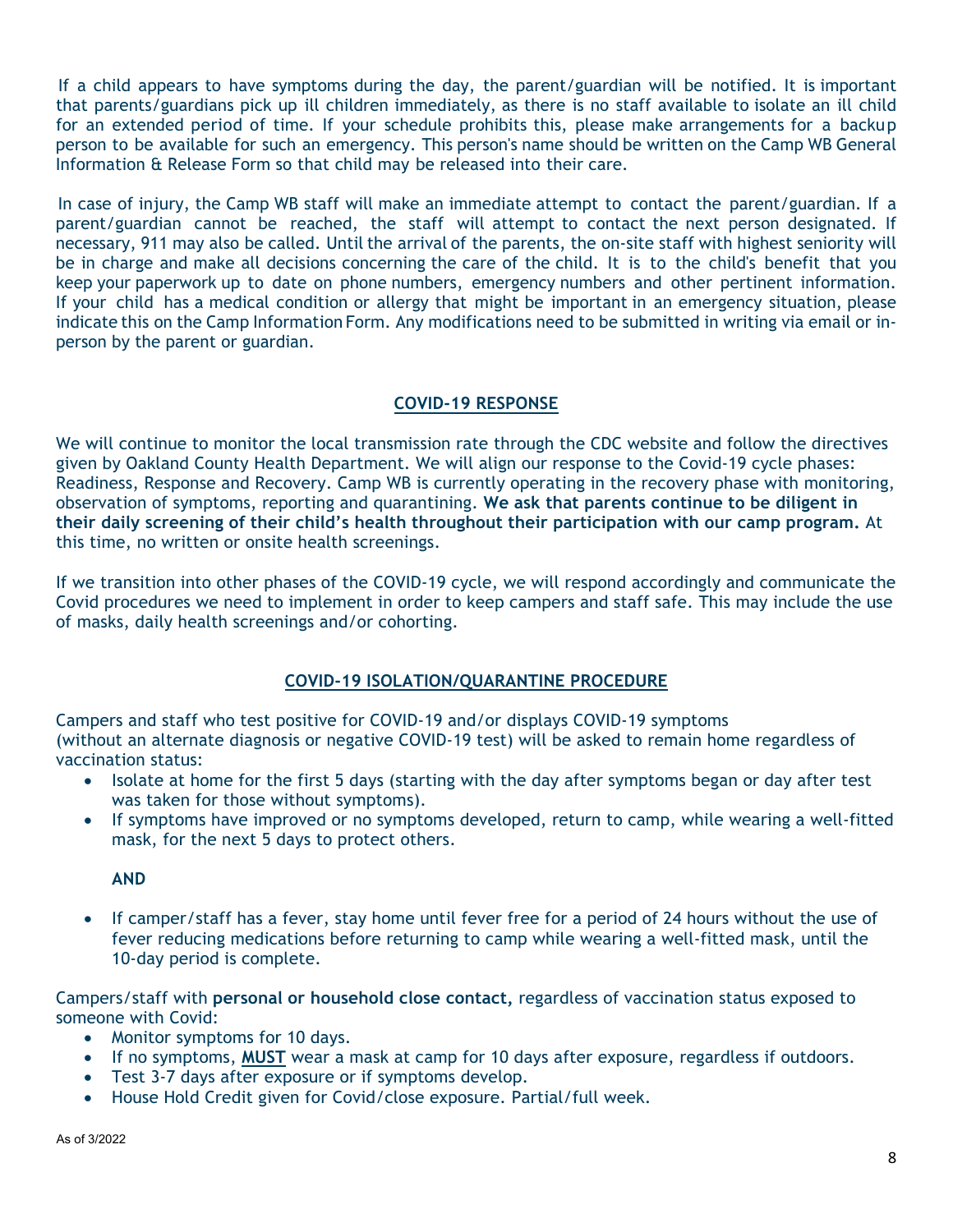#### **PARENT COMMUNICATION**

#### **Reporting Symptoms/Positive Test Outside of Camp**

Parents/Caregivers/Staff should report possible illness if anyone in their household shows symptoms or has tested positive for Covid-19.

- **1.** Please send an email to the **camps@wbparks.org** with SUBJECT LINE: *COVID EXPOSURE REPORT***.** In the email, provide the **camper's name** and details of exposure/symptoms/positive test. Including a specific dated timeline of the onset of symptoms and/or exposure.
- **2.** Secondly, please contact the WB Parks front desk at 248-451-1900 and leave a message with your contact information.
- **3. Please follow-up within one hour if you have not been contacted regarding your email/voice message.**
- We will contact the local health department and our licensing consultants for next steps.
- We will protect the privacy of the individual that has been exposed.
- **All parents will be emailed with the details and the nature of the exposure and the directives given by the health department.**

#### **CAMP WB MEDICATION**

If your child requires medication during camp hours, Permission to Administer Medication and Release of Claims form **MUST** be completed and signed by the parent/guardian before the medication can be dispensed to the camper. Any medication sent to Camp WB must be in the original container and properly labeled with the child's name, physician's name, instructions and name and strength of the medication. If needed, please request a duplicate bottle from your pharmacy. Permission to Administer Medication and Release of Claims forms are available online. For more information, please read our Administration of Medications Policy, also available online.

#### **WEST BLOOMFIELD PARKS & RECREATION COMMISSION FIRE SAFETY**

All children enrolled in the Camp WB program will be instructed on the proper exit procedure from the Drake Community Room in case of fire. Camp WB will use the same policy and procedures used by the WB Parks Department. Camp WB Fire drills will be performed and logged in accordance with the State of Michigan licensing requirements.

#### **WEST BLOOMFIELD PARKS & RECREATION THUNDRESTORM & LIGHTNING SAFETY**

In the event that a thunderstorm watch or warning is declared for the immediate area campers will continue the regular schedule. However, if thunder or lightening is heard or seen all campers will stop outdoor activities and return to the facility and wait 30 minutes from the last sound of thunder or sight of lightning. Indoor activities will continue.

#### **WEST BLOOMFIELD PARKS & RECREATION TORNADO SAFETY**

The Camp WB staff will follow the Tornado Safety Policy of the WB Parks Department. In the event that a Tornado Watch is declared during the hours that Camp WB is in session, the program will be conducted as usual. Campers will be dismissed at the end of the day and Latchkey will be conducted as usual. In the event of a Tornado Warning*,* the children will be held in the facility until the "all clear" is given by the proper authorities. Staff members will stay on duty to care for the children until the "all clear" is given and campers are dismissed.